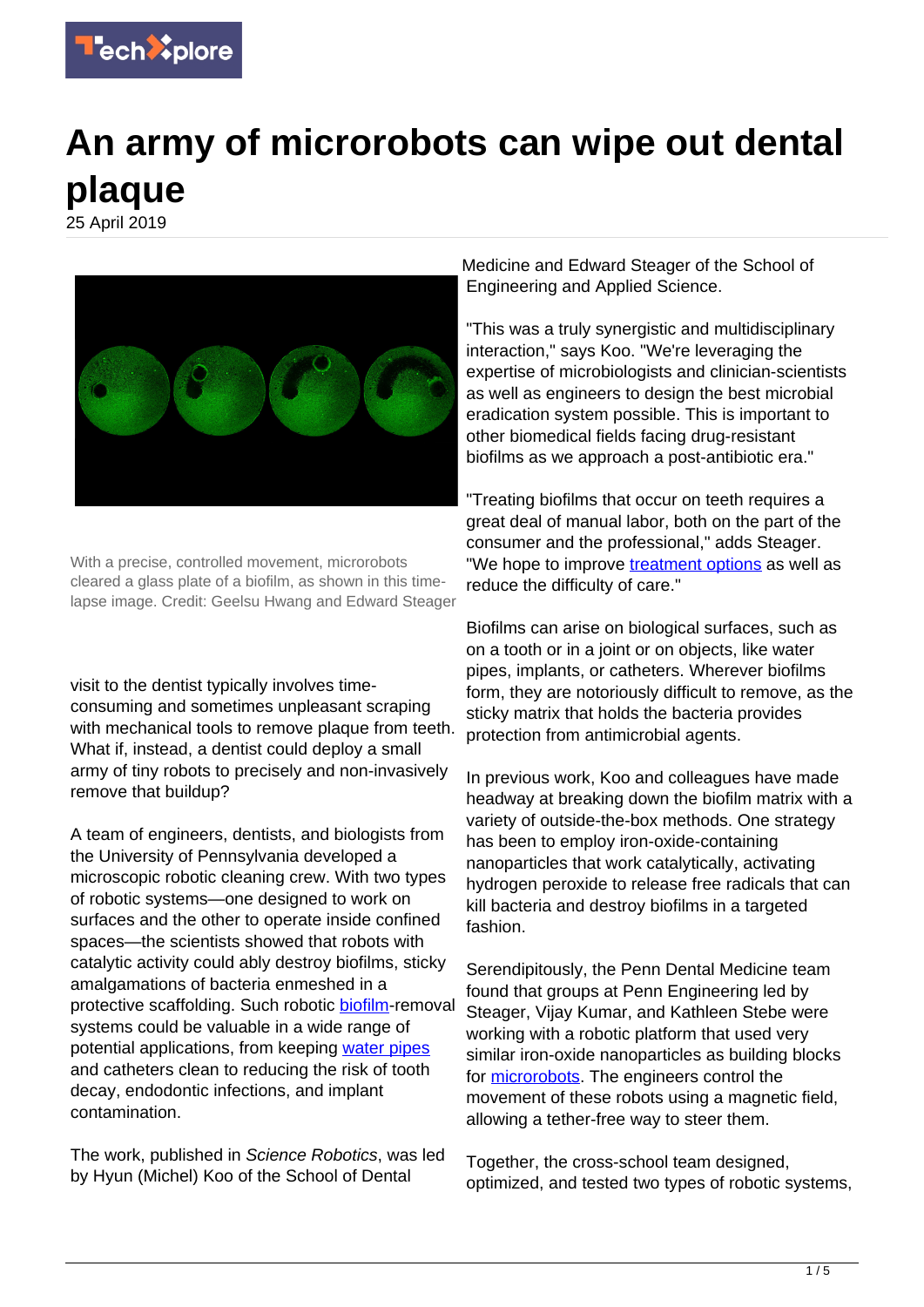

which the group calls catalytic antimicrobial robots, or CARs, capable of degrading and removing biofilms. The first involves suspending iron-oxide nanoparticles in a solution, which can then be directed by magnets to remove biofilms on a surface in a plow-like manner. The second platform entails embedding the nanoparticles into gel molds in three-dimensional shapes. These were used to target and destroy biofilms clogging enclosed tubes.

Both types of CARs effectively killed bacteria, broke down the matrix that surrounds them, and removed the debris with high precision. After testing the robots on biofilms growing on either a flat glass surface or enclosed glass tubes, the researchers tried out a more clinically relevant application: Removing biofilm from hard-to-reach parts of a human tooth.

The CARs were able to degrade and remove bacterial biofilms not just from a tooth surface but from one of the most difficult-to-access parts of a tooth, the isthmus, a narrow corridor between root canals where biofilms commonly grow.

"Existing treatments for biofilms are ineffective because they are incapable of simultaneously degrading the protective matrix, killing the embedded bacteria, and physically removing the biodegraded products," says Koo. "These robots can do all three at once very effectively, leaving no trace of biofilm whatsoever."



## **Biohybrid CARs**





## **3D molded CARs**

Illustration of biohybrid and 3-D molded CARs. Credit: Hwang et al., Sci. Robot. 4, eaaw2388 (2019)



CAR-treated surfaces were incubated for additional 24 h with the biofilm growth medium. There was no biofilm regrowth on biofilm-removed surfaces by CARs even after 24 hour incubation (right panel). Control (left) and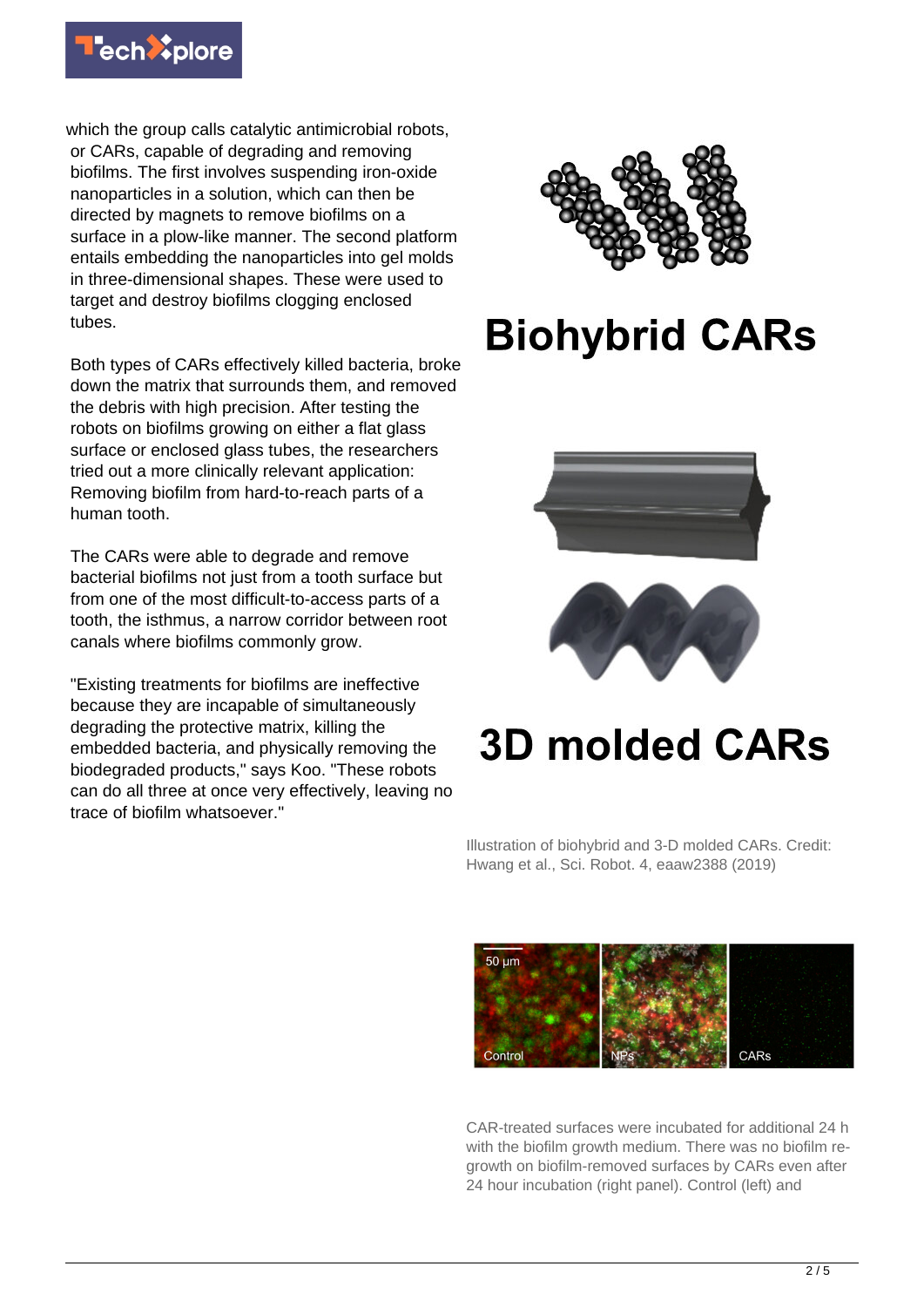![](_page_2_Picture_0.jpeg)

magnetic nanoparticle-treated biofilms (middle) were also incubated using the same conditions, both showing abundant bacterial cells (in green) and biofilm matrix (in red). Credit: Hwang et al., Sci. Robot. 4, eaaw2388 (2019)

![](_page_2_Picture_2.jpeg)

![](_page_2_Picture_3.jpeg)

Biohybrid CARs can access isthmus, one of the most challenging anatomical areas of teeth, where bacterial biofilms are commonly found. Cross section of the tooth canal shows the isthmus, a narrow gap (300-600 micrometers in width) between the root canals. Credit: Hwang et al., Sci. Robot. 4, eaaw2388 (2019)

CARs removed biofilms from petri dishes with microscale precision, as shown in the way they cleared the bacteria in a certain pattern. Fluorescent microscopy confirms the complete removal of bacteria from the CAR-"raked" surfaces. Credit: Hwang et al., Sci. Robot. 4, eaaw2388 (2019)

![](_page_2_Picture_6.jpeg)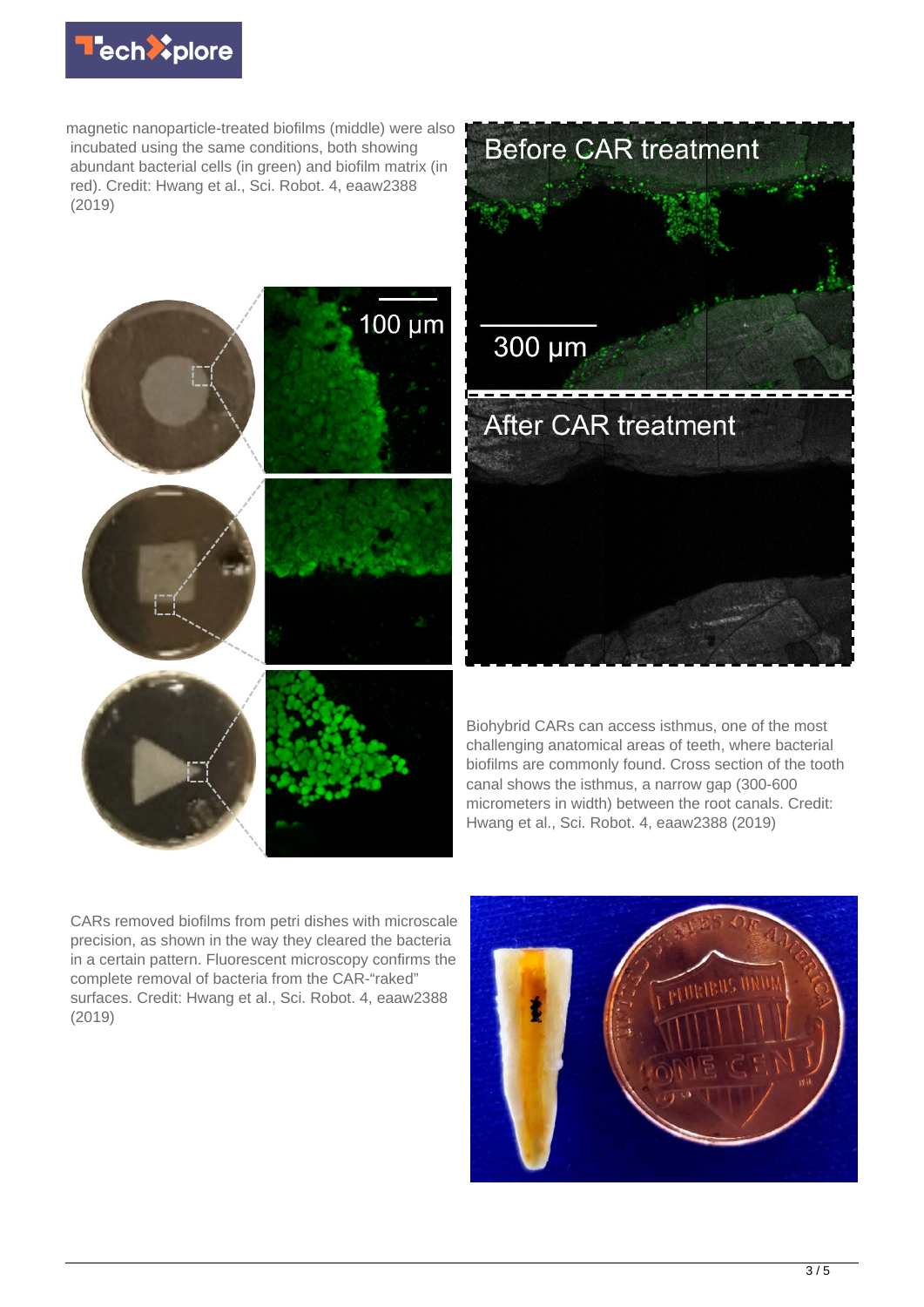![](_page_3_Picture_0.jpeg)

3-D molded helicoidal CARs can be magnetically actuated through the canal of the tooth, another common location of dental biofilm formation. Credit: Hwang et al., Sci. Robot. 4, eaaw2388 (2019)

By plowing away the degraded remains of the biofilm, Koo says, the chance of it taking hold and re-growing decreases substantially. The researchers envision precisely directing these robots to wherever they need to go to remove biofilms, be it the inside of a cathether or a water line or difficult-to-reach tooth surfaces.

"We think about robots as automated systems that take actions based on actively gathered information," says Steager. In this case, he says, "the motion of the robot can be informed by images of the biofilm gathered from microcameras or other modes of medical imaging."

To move the innovation down the road to clinical application, the researchers are receiving support from the Penn Center for Health, Devices, and Technology, an initiative supported by Penn's Perelman School of Medicine, Penn Engineering, and the Office of the Vice Provost for Research. Penn Health-Tech, as it's known, awards select interdisciplinary groups with support to create new health technologies, and the robotic platforms project was one of those awarded support in 2018.

"The team has a great clinical background on the dental side and a great technical background on the engineering side," says Victoria Berenholz, executive director of Penn Health-Tech. "We help to round them out by connecting them to business mentors and resources within the Penn community to translate their technology. They have really done a fantastic job on the project."

In addition to Koo, Steager, Stebe, and Kumar, the study was coauthored by first author Geelsu Hwang, Amauri J. Paula, Yuan Liu, Alaa Babeer, and Bekir Karabucak, all of the School of Dental Medicine, and Elizabeth E. Hunter of the School of Engineering and Applied Science.

 **More information:** Geelsu Hwang et al. Catalytic antimicrobial robots for biofilm eradication, Science Robotics (2019). [DOI: 10.1126/scirobotics.aaw2388](http://dx.doi.org/10.1126/scirobotics.aaw2388)

Provided by University of Pennsylvania